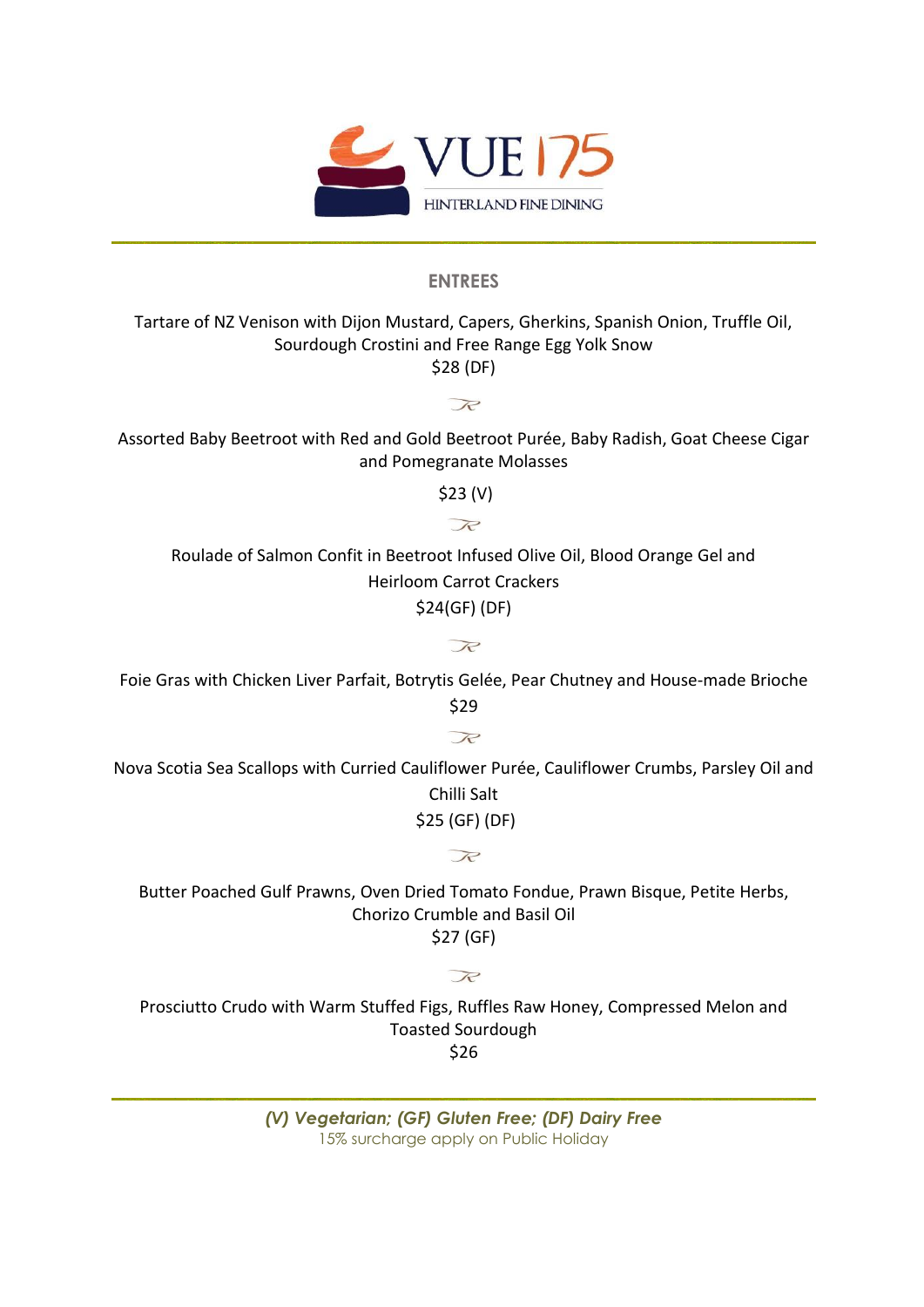

### **MAINS**

Darling Downs Wagyu Sirloin with Roasted Garlic, Mashed Potatoes, Honey Glazed Dutch Carrots and Seeded Mustard Jus

\$56 (GF)  $\mathcal{R}$ 

Crispy Skin Duck Breast with Warm Duck Rillettes, Parisienne Gnocchi, Ginger and Plum Purée and Quince Jus \$42 (DF)

 $\mathcal{R}$ 

Tenderloin of NZ Venison with Puy Lentil, Morcilla Ragout, Garden Pea Purée and Blackberry and Thyme Jus

\$49 (GF) (DF)  $\mathcal{R}$ 

Crispy Lamb Back Strap with Pumpkin Purée, Asparagus, Pickled Shimeji Mushroom and Minted Jus \$46 (GF) (DF)

 $R$ 

Pan Roasted Blue Eye Cod with Heirloom Carrot and Cumin Purée, Pommes Anna, Fennel and Spanish Onion Salad and Lemon Infused Olive Oil \$42 (GF) (DF)

Molasses Glazed Wild Boar Tenderloin and Crispy Pork Belly with Braised Fennel and Red Cabbage, Compressed Apple and Star Anise Jus \$43 (GF) (DF)

 $R$ 

 $R$ 

Green Pea and Black Truffle Risotto with Minted Buttered Peas and Parmigiano Reggiano \$38 (V) (GF)

 $R$ 

Laurel Roasted Swordfish with Olive Oil, Garden Peas, Roasted Kipfler Potatoes and Lemon Caper Butter Sauce \$40 (GF) (DF)

> *(V) Vegetarian; (GF) Gluten Free; (DF) Dairy Free*  15% surcharge apply on Public Holiday